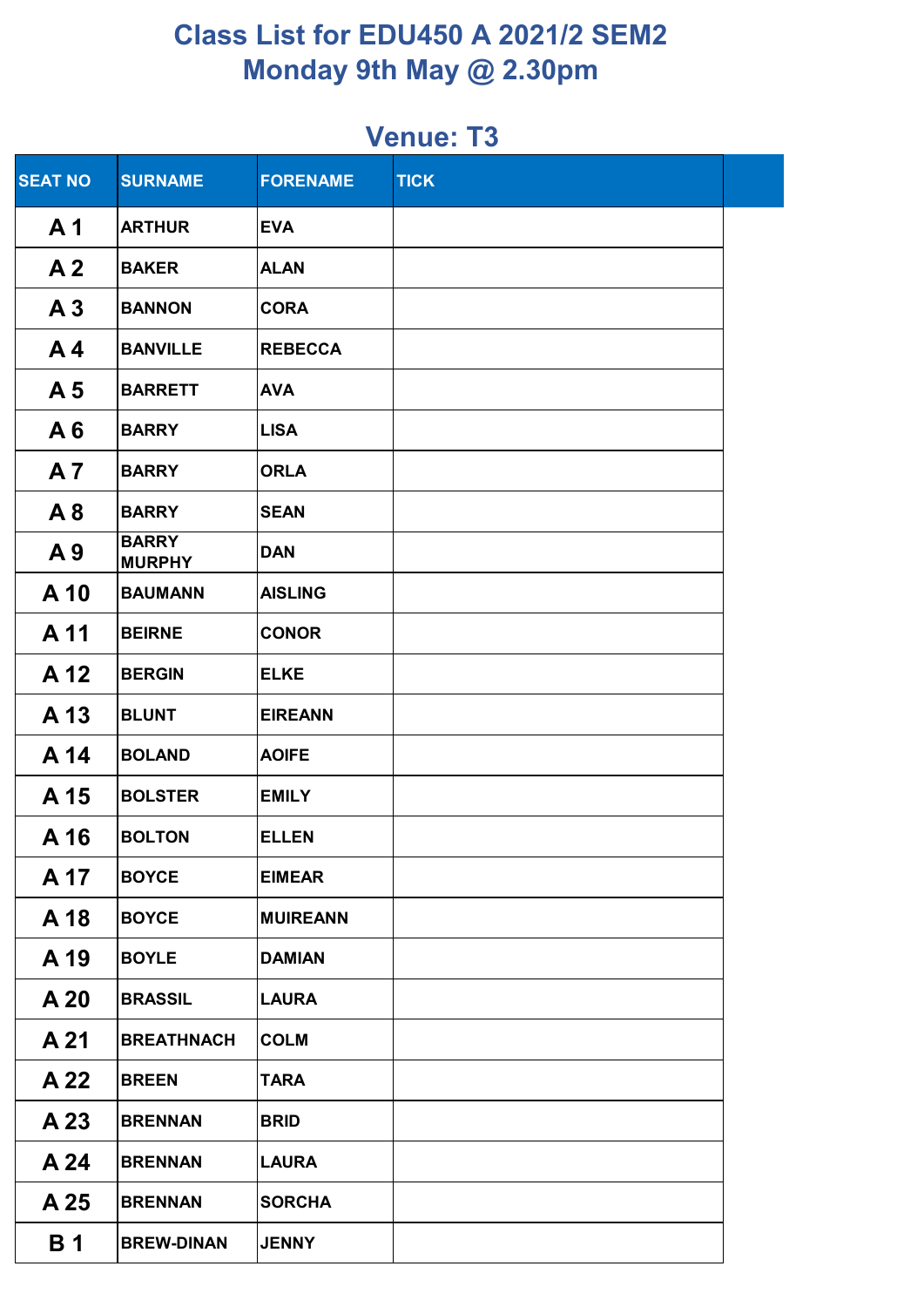| <b>SEAT NO</b>        | <b>SURNAME</b>   | <b>FORENAME</b>  | <b>TICK</b> |  |
|-----------------------|------------------|------------------|-------------|--|
| <b>B2</b>             | <b>BRODERICK</b> | <b>COLM</b>      |             |  |
| <b>B3</b>             | <b>BRODERICK</b> | <b>ELISHA</b>    |             |  |
| <b>B</b> 4            | <b>BRODERICK</b> | <b>EIMEAR</b>    |             |  |
| <b>B</b> 5            | <b>BRODERICK</b> | <b>FRANCES</b>   |             |  |
| <b>B6</b>             | <b>BRODERICK</b> | <b>KATERINA</b>  |             |  |
| <b>B</b> 7            | <b>BROGAN</b>    | <b>KEVA</b>      |             |  |
| <b>B</b> 8            | <b>BROPHY</b>    | <b>MATTHEW</b>   |             |  |
| <b>B</b> <sub>9</sub> | <b>BROSNAN</b>   | <b>MAIREAD A</b> |             |  |
| <b>B</b> 10           | <b>BROWN</b>     | <b>NIAMH</b>     |             |  |
| <b>B</b> 11           | <b>BUCKLEY</b>   | <b>CAROL</b>     |             |  |
| <b>B</b> 12           | <b>BUCKLEY</b>   | <b>UNA</b>       |             |  |
| <b>B</b> 13           | <b>BURKE</b>     | <b>ANNA</b>      |             |  |
| <b>B</b> 14           | <b>BURKE</b>     | <b>CIARAN</b>    |             |  |
| <b>B</b> 15           | <b>BURKE</b>     | <b>GRAINNE</b>   |             |  |
| <b>B</b> 16           | <b>BURKE</b>     | <b>NIAMH</b>     |             |  |
| <b>B</b> 17           | <b>BUTLER</b>    | <b>BERTIE</b>    |             |  |
| <b>B</b> 18           | <b>BYRNE</b>     | <b>MEGAN</b>     |             |  |
| <b>B</b> 19           | <b>BYRNE</b>     | <b>NIAMH</b>     |             |  |
| <b>B</b> 20           | <b>BYRNES</b>    | <b>LEAH</b>      |             |  |
| <b>B</b> 21           | <b>CADOGAN</b>   | <b>FRANCES</b>   |             |  |
| <b>B</b> 22           | <b>CAHILL</b>    | <b>EIMEAR</b>    |             |  |
| <b>B</b> 23           | <b>CAHILL</b>    | <b>GEAROID</b>   |             |  |
| <b>B</b> 24           | <b>CAHILL</b>    | <b>SHANE</b>     |             |  |
| C <sub>1</sub>        | <b>CALLINAN</b>  | <b>ROISIN</b>    |             |  |
| C <sub>2</sub>        | <b>CANNEY</b>    | <b>EMILY</b>     |             |  |
| C <sub>3</sub>        | <b>CARMODY</b>   | <b>CAOIMHE</b>   |             |  |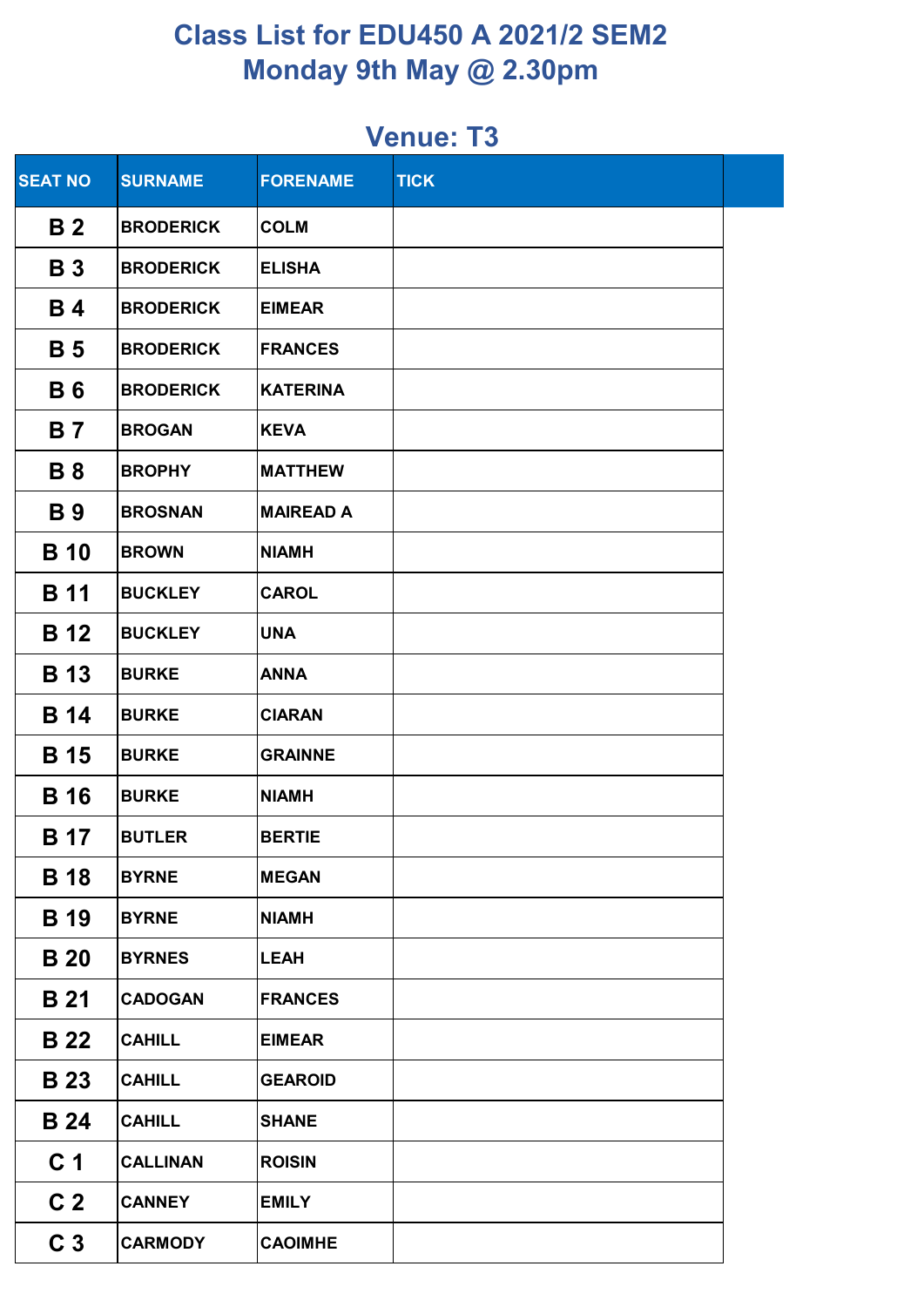| <b>SEAT NO</b>  | <b>SURNAME</b>          | <b>FORENAME</b>  | <b>TICK</b> |  |
|-----------------|-------------------------|------------------|-------------|--|
| C <sub>4</sub>  | <b>CARROLL</b>          | <b>CHELSEY</b>   |             |  |
| C <sub>5</sub>  | <b>CASEY</b>            | <b>EVAN</b>      |             |  |
| C <sub>6</sub>  | <b>CHUTE</b>            | <b>KAYLENE</b>   |             |  |
| C <sub>7</sub>  | <b>CLANCY</b>           | <b>MARIE</b>     |             |  |
| C <sub>8</sub>  | <b>CLEARY</b>           | <b>AVRIL</b>     |             |  |
| C <sub>9</sub>  | <b>CLIFFE</b>           | <b>NOEL</b>      |             |  |
| C <sub>10</sub> | <b>COADY</b>            | <b>JOANNA</b>    |             |  |
| C <sub>11</sub> | <b>COAKLEY</b>          | <b>SHAUNA</b>    |             |  |
| C <sub>12</sub> | <b>COLEMAN</b>          | <b>GILLIAN</b>   |             |  |
| C <sub>13</sub> | <b>COLLINS</b>          | <b>NOIRIN</b>    |             |  |
| C <sub>14</sub> | <b>COLLINS</b>          | <b>TESSA</b>     |             |  |
| C <sub>15</sub> | <b>COMBER</b>           | <b>AOIBHEANN</b> |             |  |
| C <sub>16</sub> | <b>CONDON</b>           | <b>AISLINN</b>   |             |  |
| C 17            | <b>CONNAUGHTON AINE</b> |                  |             |  |
| C <sub>18</sub> | <b>CONROY</b>           | <b>EILIS</b>     |             |  |
| C <sub>19</sub> | <b>CONSIDINE</b>        | <b>RACHAEL</b>   |             |  |
| C <sub>20</sub> | <b>CONWAY</b>           | <b>SEAN</b>      |             |  |
| C <sub>21</sub> | <b>CORLESS</b>          | <b>THOMAS</b>    |             |  |
| C <sub>22</sub> | <b>CORRY</b>            | <b>ANNA</b>      |             |  |
| C <sub>23</sub> | <b>COTTER</b>           | <b>SARAH</b>     |             |  |
| C <sub>24</sub> | <b>COX</b>              | <b>MAEVE</b>     |             |  |
| C <sub>25</sub> | <b>COYNE</b>            | <b>CLAIRE</b>    |             |  |
| D <sub>1</sub>  | <b>CREAMER</b>          | <b>DARON</b>     |             |  |
| D <sub>2</sub>  | <b>CREEDON</b>          | <b>EMMA</b>      |             |  |
| D <sub>3</sub>  | <b>CROWLEY</b>          | <b>CROIDHE</b>   |             |  |
| $D_4$           | <b>CROWLEY</b>          | <b>GRACE</b>     |             |  |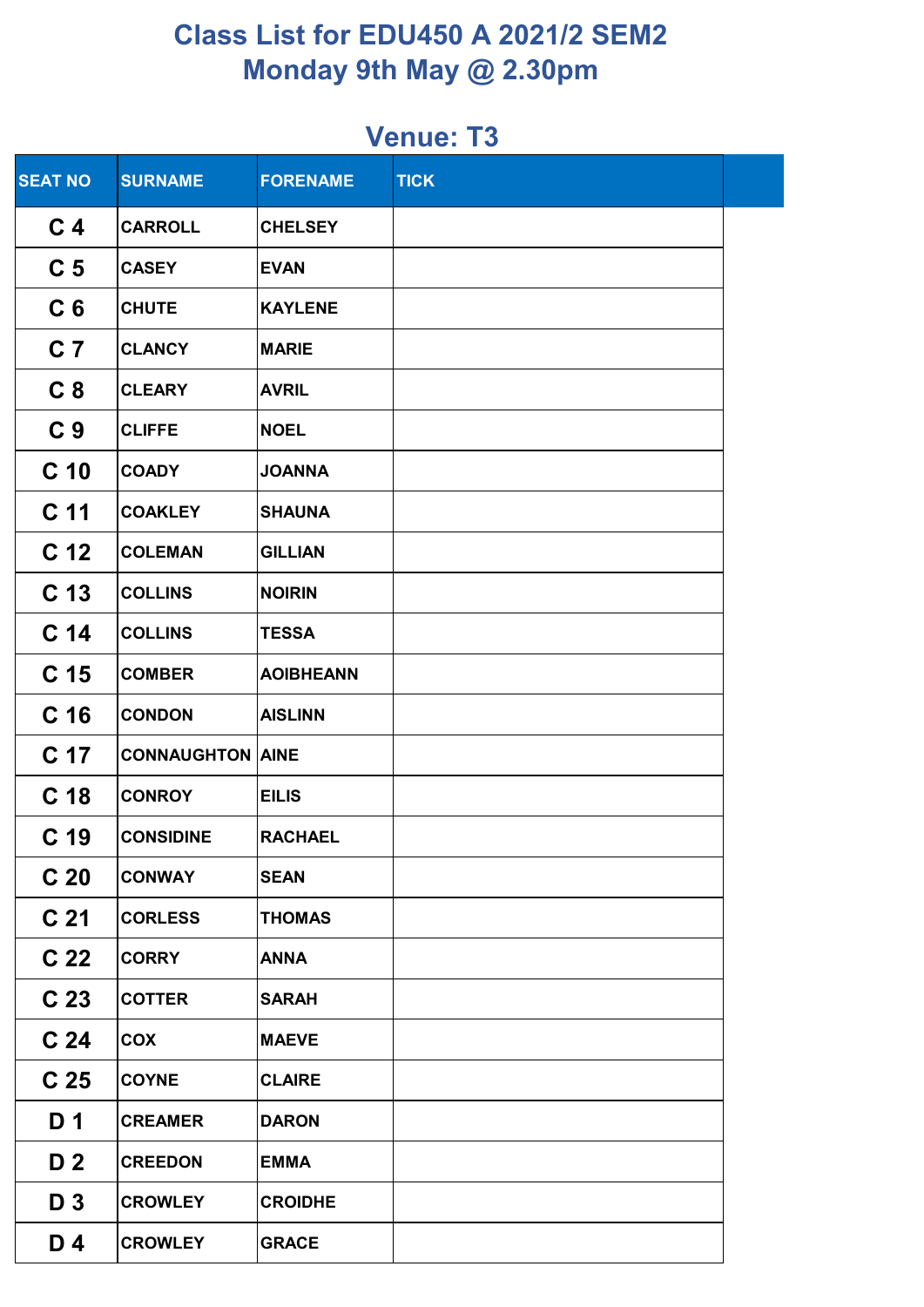| <b>SEAT NO</b> | <b>SURNAME</b>    | <b>FORENAME</b> | <b>TICK</b> |  |
|----------------|-------------------|-----------------|-------------|--|
| D <sub>5</sub> | <b>CULHANE</b>    | <b>AISLING</b>  |             |  |
| D <sub>6</sub> | <b>CULLINANE</b>  | <b>DAIRE</b>    |             |  |
| D <sub>7</sub> | <b>CUMMINS</b>    | <b>SAOIRSE</b>  |             |  |
| D <sub>8</sub> | <b>CUNNINGHAM</b> | <b>EDEL</b>     |             |  |
| D 9            | <b>CUNNINGHAM</b> | <b>LUCY</b>     |             |  |
| D 10           | <b>CURRAN</b>     | <b>RACHEL</b>   |             |  |
| D 11           | <b>CURRY</b>      | <b>EMMA</b>     |             |  |
| D 12           | <b>CURRY</b>      | <b>STEPHEN</b>  |             |  |
| D 13           | <b>CUSKELLY</b>   | <b>EMMA</b>     |             |  |
| D 14           | <b>DALY</b>       | <b>CLAIRE</b>   |             |  |
| D 15           | <b>DALY</b>       | <b>CONOR</b>    |             |  |
| D 16           | <b>DALY</b>       | <b>ORLAITH</b>  |             |  |
| D 17           | <b>DALY</b>       | <b>SIUN</b>     |             |  |
| D 18           | <b>DAVIS</b>      | <b>ELLA</b>     |             |  |
| D 19           | <b>DE PAOR</b>    | <b>LIADAIN</b>  |             |  |
| D 20           | <b>DEASY</b>      | <b>MEABH</b>    |             |  |
| D 21           | <b>DEBAIREAD</b>  | <b>SORCHA</b>   |             |  |
| D 22           | <b>DENN</b>       | <b>NIAMH</b>    |             |  |
| D 23           | <b>DEVEREUX</b>   | <b>KATE</b>     |             |  |
| D 24           | <b>DIGAN</b>      | <b>AOIFE</b>    |             |  |
| D 25           | <b>DILLON</b>     | <b>SIOBHAN</b>  |             |  |
| E <sub>1</sub> | <b>DINEEN</b>     | <b>EMMA</b>     |             |  |
| E <sub>2</sub> | <b>DINNEEN</b>    | <b>AISLING</b>  |             |  |
| E <sub>3</sub> | <b>DINNEEN</b>    | <b>MAEVE</b>    |             |  |
| E4             | <b>DINNEEN</b>    | <b>SORCHA</b>   |             |  |
| E <sub>5</sub> | <b>DISKIN</b>     | <b>NIAMH</b>    |             |  |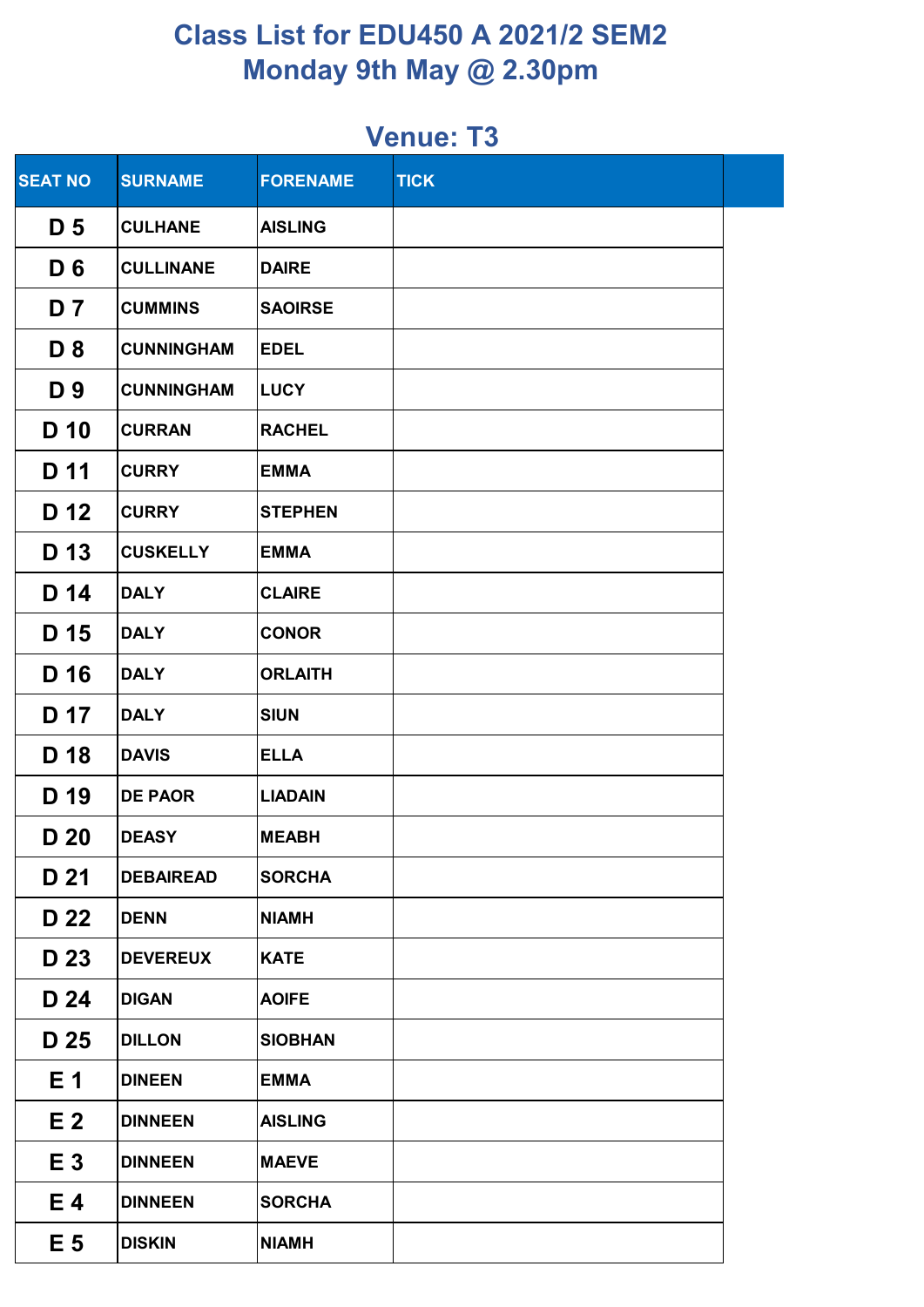| <b>SEAT NO</b>  | <b>SURNAME</b>     | <b>FORENAME</b>                 | <b>TICK</b> |  |
|-----------------|--------------------|---------------------------------|-------------|--|
| E 6             | <b>DONNELLAN</b>   | <b>AISLING</b>                  |             |  |
| E 7             | <b>DOODY</b>       | <b>DARREN</b>                   |             |  |
| E <sub>8</sub>  | <b>DOOLAN</b>      | <b>EDEL</b>                     |             |  |
| E9              | <b>DOWNEY</b>      | <b>MARK</b>                     |             |  |
| E 10            | <b>DRAGHICI</b>    | <b>SIMON</b>                    |             |  |
| E 11            | <b>DUDDY</b>       | <b>WILLIAM</b>                  |             |  |
| E 12            | <b>DUFFY</b>       | <b>AOIFE</b>                    |             |  |
| E 13            | <b>DULLEA</b>      | <b>EIMEAR</b>                   |             |  |
| E 14            | <b>DUNNE</b>       | <b>JAYNE</b>                    |             |  |
| E 15            | <b>DWYER</b>       | <b>HOLLY</b>                    |             |  |
| E 16            | <b>DWYER</b>       | <b>JESSICA</b>                  |             |  |
| E 17            | <b>EGAN</b>        | <b>ALISON</b>                   |             |  |
| E 18            | <b>EGAN</b>        | <b>MUIREANN</b>                 |             |  |
| E 19            | <b>ENRIGHT</b>     | <b>VICTORIA</b>                 |             |  |
| E <sub>20</sub> | <b>FANNING</b>     | <b>MAGGIE</b>                   |             |  |
| E <sub>21</sub> | <b>FARRELL</b>     | <b>MEGAN</b>                    |             |  |
| E 22            | <b>FITZGERALD</b>  | <b>CIARA</b><br><b>MARGARET</b> |             |  |
| E 23            | <b>FITZGERALD</b>  | <b>CIARA</b>                    |             |  |
| E 24            | <b>FITZGERALD</b>  | <b>DYLAN</b>                    |             |  |
| E 25            | <b>FITZGERALD</b>  | <b>JESSICA</b>                  |             |  |
| F 1             | <b>FITZMAURICE</b> | <b>AVA</b>                      |             |  |
| F <sub>2</sub>  | <b>FITZPATRICK</b> | <b>AINE</b>                     |             |  |
| F <sub>3</sub>  | <b>FITZPATRICK</b> | <b>RACHEL</b>                   |             |  |
| F 4             | <b>FLANNERY</b>    | <b>CATHAL</b>                   |             |  |
| F <sub>5</sub>  | <b>FLAVIN</b>      | <b>KATE</b>                     |             |  |
| F <sub>6</sub>  | <b>FLEMING</b>     | <b>SHAUNA</b>                   |             |  |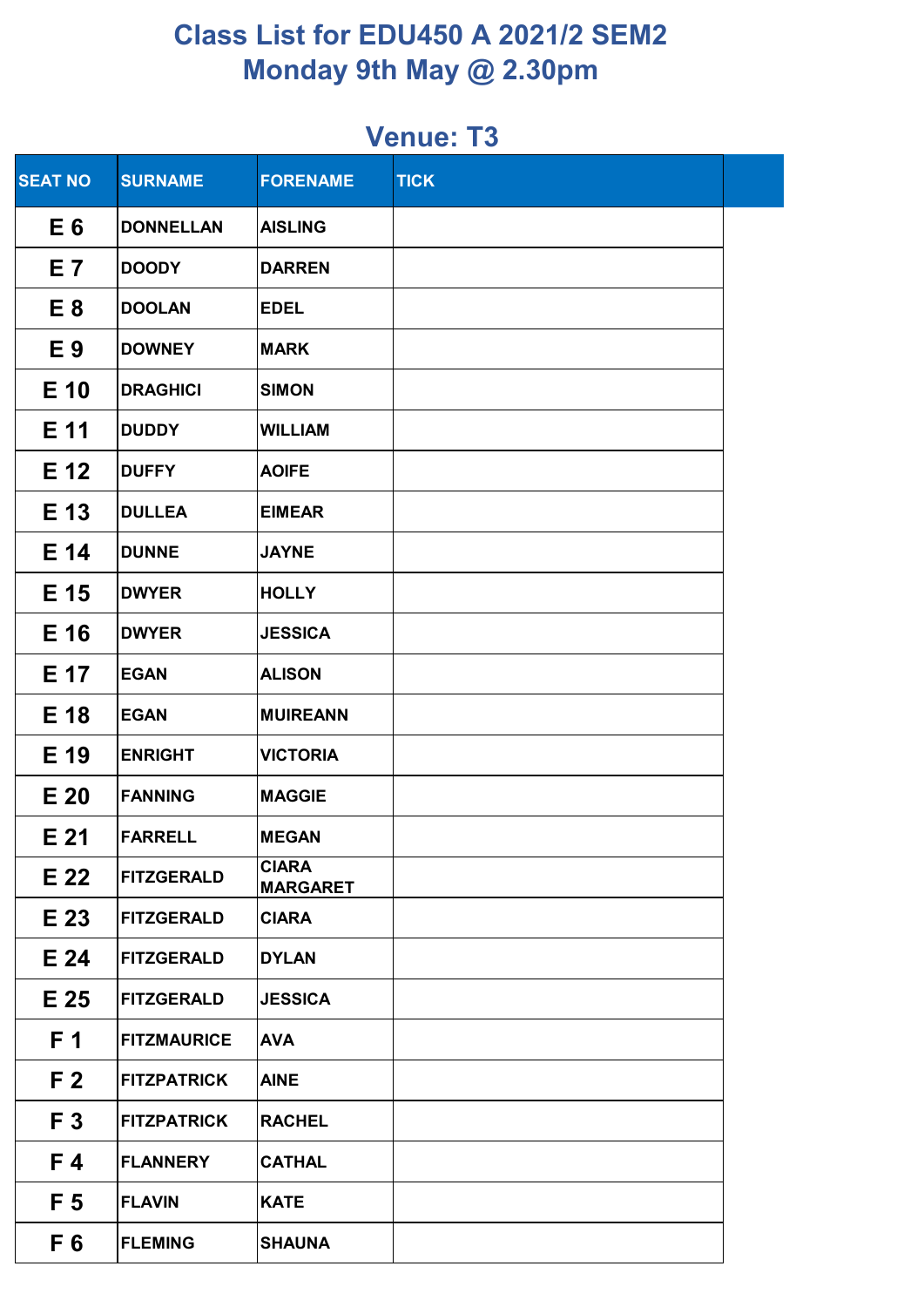| <b>SEAT NO</b> | <b>SURNAME</b>   | <b>FORENAME</b>   | <b>TICK</b> |  |
|----------------|------------------|-------------------|-------------|--|
| F 7            | <b>FLYNN</b>     | <b>AOIFE</b>      |             |  |
| F <sub>8</sub> | <b>FORAN</b>     | <b>PATRICIA</b>   |             |  |
| F <sub>9</sub> | <b>FORDE</b>     | <b>ANDREA</b>     |             |  |
| F 10           | <b>FOUDY</b>     | <b>EAMONN</b>     |             |  |
| F 11           | <b>FRAYNE</b>    | <b>SEAN</b>       |             |  |
| F 12           | <b>GALLAGHER</b> | <b>AMY</b>        |             |  |
| F 13           | <b>GALVIN</b>    | <b>GRACE</b>      |             |  |
| F 14           | <b>GARRAHY</b>   | <b>NIAMH</b>      |             |  |
| F 15           | <b>GAVIGAN</b>   | <b>NIAMH</b>      |             |  |
| F 16           | <b>GEOGHEGAN</b> | <b>NIAMH</b>      |             |  |
| F 17           | <b>GILBOURNE</b> | <b>SOPHIE</b>     |             |  |
| F 18           | <b>GLEESON</b>   | <b>AMY</b>        |             |  |
| F 19           | <b>GLEESON</b>   | <b>BERNADETTE</b> |             |  |
| F 20           | <b>GLEESON</b>   | <b>EIMEAR</b>     |             |  |
| F 21           | <b>GLEESON</b>   | <b>MEGAN</b>      |             |  |
| F 22           | <b>GLENNON</b>   | <b>AINE</b>       |             |  |
| F 23           | <b>GLYNN</b>     | <b>ANNA</b>       |             |  |
| F 24           | <b>GLYNN</b>     | <b>LILLIAN</b>    |             |  |
| F 25           | <b>GOULDING</b>  | <b>DARRAGH</b>    |             |  |
| G 1            | <b>GRACE</b>     | <b>EOGHAN</b>     |             |  |
| G <sub>2</sub> | <b>GRADY</b>     | <b>LAURA</b>      |             |  |
| G <sub>3</sub> | <b>GRAHAM</b>    | <b>AINE</b>       |             |  |
| G 4            | <b>GRIFFIN</b>   | <b>CLARA</b>      |             |  |
| G <sub>5</sub> | <b>GRIFFIN</b>   | <b>MICHEAL</b>    |             |  |
| G <sub>6</sub> | <b>GUBBINS</b>   | <b>DAVID</b>      |             |  |
| G <sub>7</sub> | <b>GUILFORD</b>  | <b>CLIODHNA</b>   |             |  |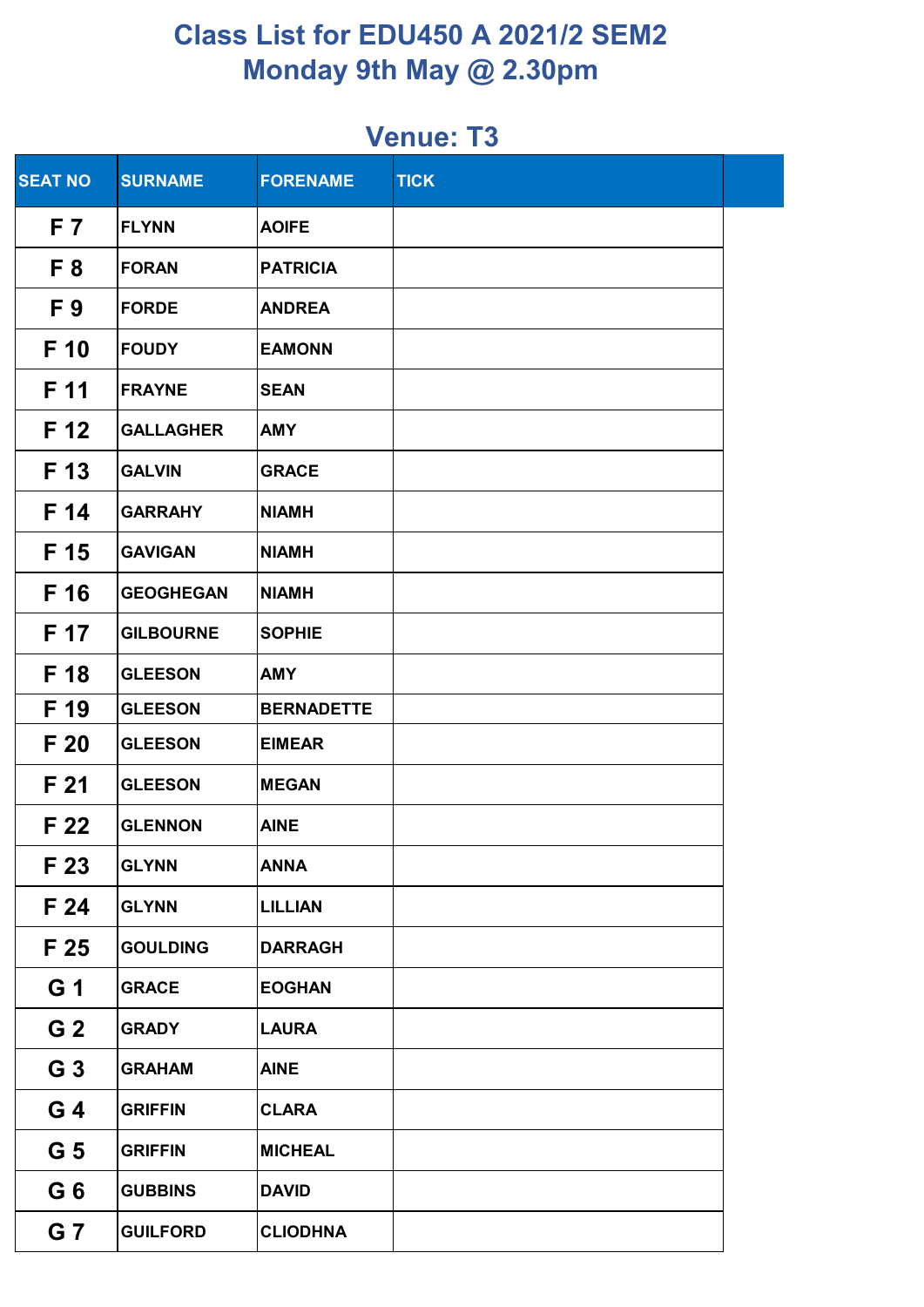| <b>SEAT NO</b> | <b>SURNAME</b>   | <b>FORENAME</b> | <b>TICK</b> |  |
|----------------|------------------|-----------------|-------------|--|
| G8             | <b>GUILFOYLE</b> | <b>LAURA</b>    |             |  |
| G 9            | <b>GUILFOYLE</b> | <b>NATHAN</b>   |             |  |
| G 10           | <b>GUINAN</b>    | <b>CIARAN</b>   |             |  |
| G 11           | <b>HALL</b>      | <b>JACK</b>     |             |  |
| G 12           | <b>HALLIGAN</b>  | <b>MIA</b>      |             |  |
| G 13           | <b>HANAFIN</b>   | <b>CAOIMHE</b>  |             |  |
| G 14           | <b>HANBURY</b>   | <b>NIAMH</b>    |             |  |
| G 15           | <b>HARNEY</b>    | <b>CAOIMHE</b>  |             |  |
| G 16           | <b>HARPER</b>    | <b>AIMEE</b>    |             |  |
| G 17           | <b>HARTIGAN</b>  | <b>CHLOE</b>    |             |  |
| G 18           | <b>HAYDE</b>     | <b>MARK</b>     |             |  |
| G 19           | <b>HAYES</b>     | <b>AOIFE</b>    |             |  |
| G 20           | <b>HAYES</b>     | <b>RACHEL</b>   |             |  |
| G 21           | <b>HEAGNEY</b>   | <b>CIARA</b>    |             |  |
| G 22           | <b>HEALY</b>     | <b>AISLING</b>  |             |  |
| G 23           | <b>HEALY</b>     | <b>NOELLE</b>   |             |  |
| G 24           | <b>HEAPHY</b>    | <b>GRAINNE</b>  |             |  |
| G 25           | <b>HEGARTY</b>   | <b>CLODAGH</b>  |             |  |
| H 1            | <b>HENNEBRY</b>  | <b>CLAIRE</b>   |             |  |
| H 2            | <b>HENRY</b>     | <b>JANE</b>     |             |  |
| $H_3$          | <b>HENRY</b>     | <b>ORLA</b>     |             |  |
| H 4            | <b>HESLIN</b>    | <b>MARGARET</b> |             |  |
| H <sub>5</sub> | <b>HINCHY</b>    | <b>RACHEL</b>   |             |  |
| H 6            | <b>HOARE</b>     | <b>FIONA</b>    |             |  |
| H 7            | <b>HOLLAND</b>   | <b>JANE</b>     |             |  |
| H 8            | <b>HORGAN</b>    | <b>JOHNATON</b> |             |  |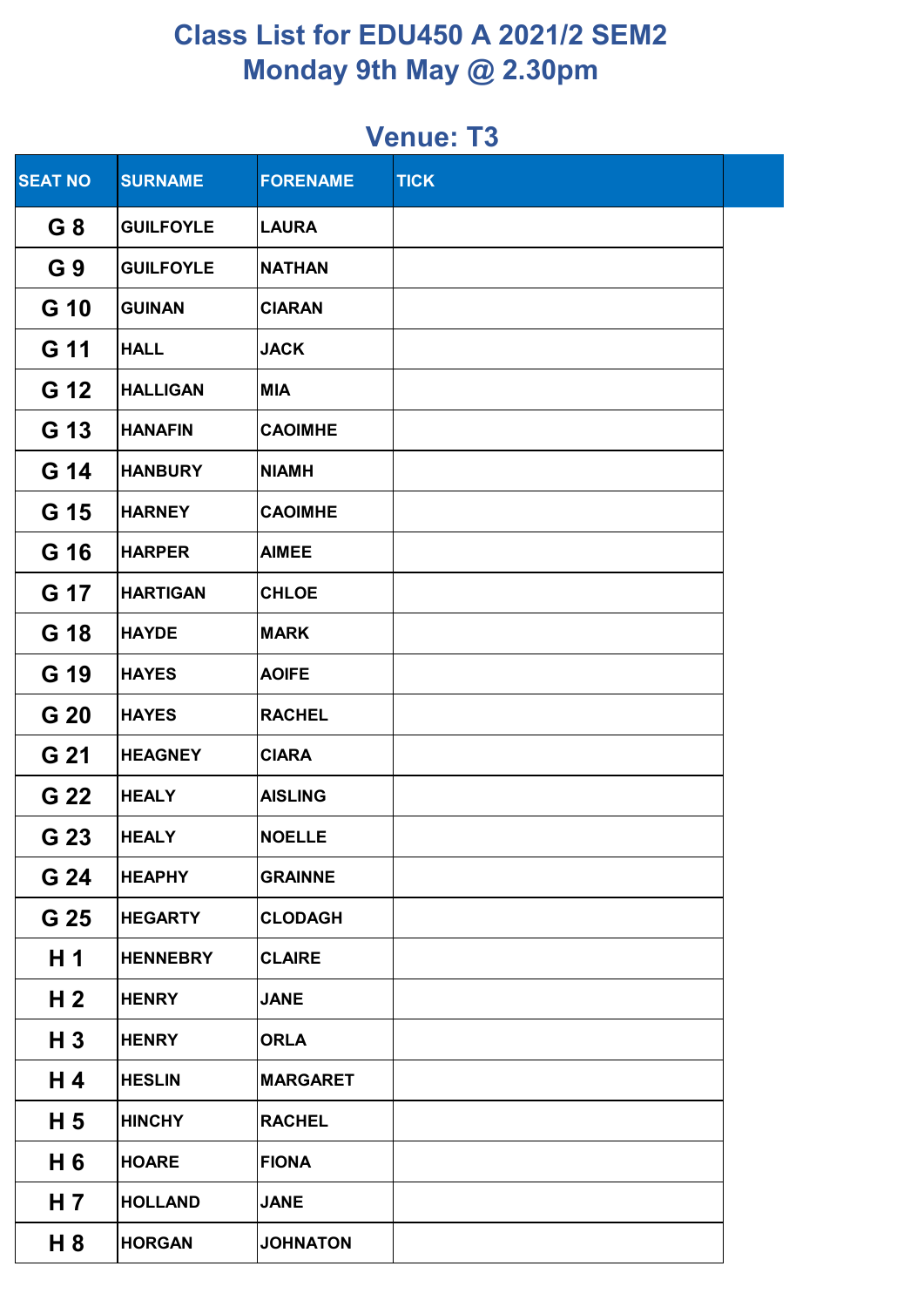| <b>SEAT NO</b>  | <b>SURNAME</b>                   | <b>FORENAME</b>  | <b>TICK</b> |  |
|-----------------|----------------------------------|------------------|-------------|--|
| H 9             | <b>HUGHES</b>                    | <b>CIARA</b>     |             |  |
| H 10            | <b>HURLEY</b><br><b>HAFERKAM</b> | <b>HANNAH</b>    |             |  |
| H 11            | <b>IRWIN</b>                     | <b>CIARA</b>     |             |  |
| H 12            | <b>JENKINS</b>                   | <b>NIAMH</b>     |             |  |
| H 13            | <b>JONES</b>                     | <b>DAVID</b>     |             |  |
| H 14            | <b>KAVANAGH</b>                  | <b>CHLOE</b>     |             |  |
| H 15            | <b>KAVANAGH</b>                  | <b>CATHAL</b>    |             |  |
| H 16            | <b>KEADY</b>                     | <b>AILBHE</b>    |             |  |
| H 17            | <b>KEANE</b>                     | <b>MARY</b>      |             |  |
| H 18            | <b>KEANE</b>                     | <b>REBECCA</b>   |             |  |
| H 19            | <b>KEARNEY</b>                   | <b>CHRISTINA</b> |             |  |
| H 20            | <b>KEARNEY</b>                   | <b>CLODAGH</b>   |             |  |
| H 21            | <b>KEARNEY</b>                   | <b>FEARGAL</b>   |             |  |
| H 22            | <b>KEAVENEY</b>                  | <b>ALINA</b>     |             |  |
| H 23            | <b>KELLY</b>                     | <b>BRIAN</b>     |             |  |
| H 24            | <b>KELLY</b>                     | <b>ROISIN</b>    |             |  |
| H 25            | <b>KENNEALLY</b>                 | <b>JEMMA</b>     |             |  |
| $\overline{11}$ | <b>KENNEDY</b>                   | <b>AISHLING</b>  |             |  |
| $\overline{2}$  | <b>KENNEDY</b>                   | <b>GERARD</b>    |             |  |
| $\overline{13}$ | <b>KENNEDY</b>                   | <b>LUCY</b>      |             |  |
| $\overline{14}$ | <b>KENNEDY</b>                   | <b>NIAMH</b>     |             |  |
| 15              | <b>KEOHANE</b>                   | <b>SUSANNAH</b>  |             |  |
| 16              | <b>KIELY</b>                     | <b>HAYLEIGH</b>  |             |  |
| $\overline{17}$ | <b>KILLEEN</b>                   | <b>ROISIN</b>    |             |  |
| $\overline{8}$  | <b>KING</b>                      | <b>AILBHE</b>    |             |  |
| $\overline{19}$ | <b>KIRWAN</b>                    | <b>ROBIN</b>     |             |  |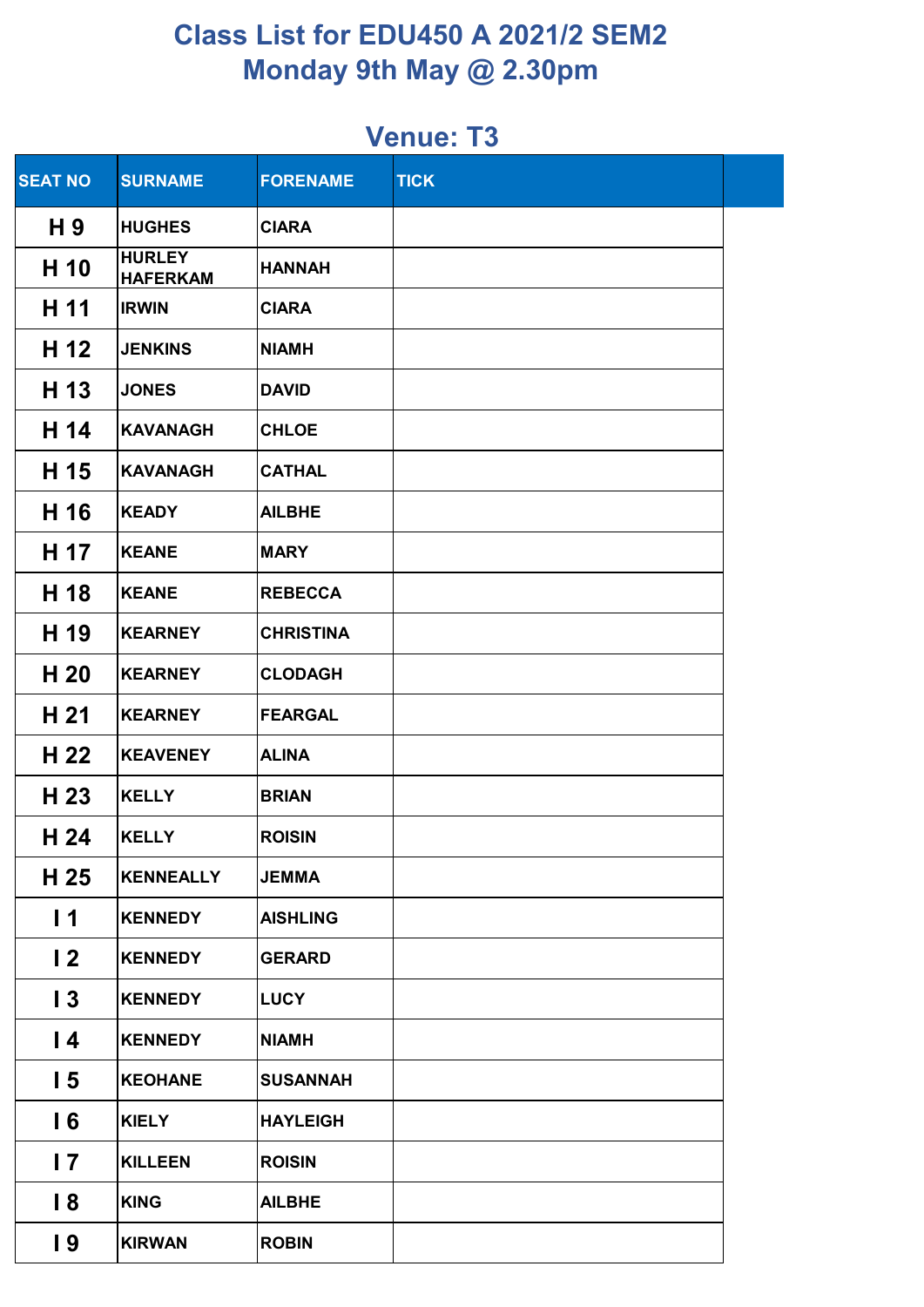| <b>SEAT NO</b>  | <b>SURNAME</b>                   | <b>FORENAME</b>     | <b>TICK</b> |  |
|-----------------|----------------------------------|---------------------|-------------|--|
| 110             | <b>KNOWLES</b>                   | <b>JOANNA</b>       |             |  |
| 111             | <b>KOBIALKOWSK</b><br>A          | <b>ALEKSANDRA</b>   |             |  |
| 112             | <b>LALLY</b>                     | <b>SADHBH</b>       |             |  |
| 113             | <b>LANIGAN</b>                   | <b>EIMEAR ELLEN</b> |             |  |
| 114             | LARKIN                           | <b>THERESA</b>      |             |  |
| I 15            | <b>LAVIN</b>                     | <b>JOSEPH</b>       |             |  |
| 116             | <b>LAWLOR</b>                    | <b>LEEANNE</b>      |             |  |
| 117             | <b>LEAHY</b>                     | <b>KYLE</b>         |             |  |
| 118             | <b>LINEHAN</b>                   | <b>LUCY</b>         |             |  |
| l 19            | LONG                             | <b>EMER</b>         |             |  |
| 120             | <b>LOWRY</b>                     | <b>CAOIMHE</b>      |             |  |
| 121             | <b>LYNAM</b>                     | <b>ROISIN</b>       |             |  |
| 122             | <b>LYNCH</b>                     | <b>ELLA</b>         |             |  |
| 123             | <b>LYNCH</b>                     | <b>JOE</b>          |             |  |
| 124             | <b>LYNCH</b>                     | <b>JACK</b>         |             |  |
| 125             | <b>MAHONY</b>                    | <b>KEVIN</b>        |             |  |
| J <sub>1</sub>  | <b>MAKIM</b>                     | <b>LOUISE</b>       |             |  |
| J <sub>2</sub>  | <b>MANICLE</b>                   | <b>KATIE</b>        |             |  |
| J <sub>3</sub>  | <b>MANSFIELD</b>                 | <b>EVANA</b>        |             |  |
| J 4             | <b>MARLEY</b>                    | <b>VANESSA</b>      |             |  |
| J <sub>5</sub>  | <b>MARRINAN</b>                  | <b>EOIN</b>         |             |  |
| J 6             | <b>MARRINAN</b>                  | <b>SARAH</b>        |             |  |
| J 7             | <b>MARTIN</b>                    | <b>ELAINE</b>       |             |  |
| $J_8$           | <b>MAUNSELL</b><br><b>CRONIN</b> | <b>SHANNEN</b>      |             |  |
| J 9             | <b>MC CARTHY</b>                 | <b>BRID</b>         |             |  |
| J <sub>10</sub> | <b>MC CARTHY</b>                 | <b>CIARA</b>        |             |  |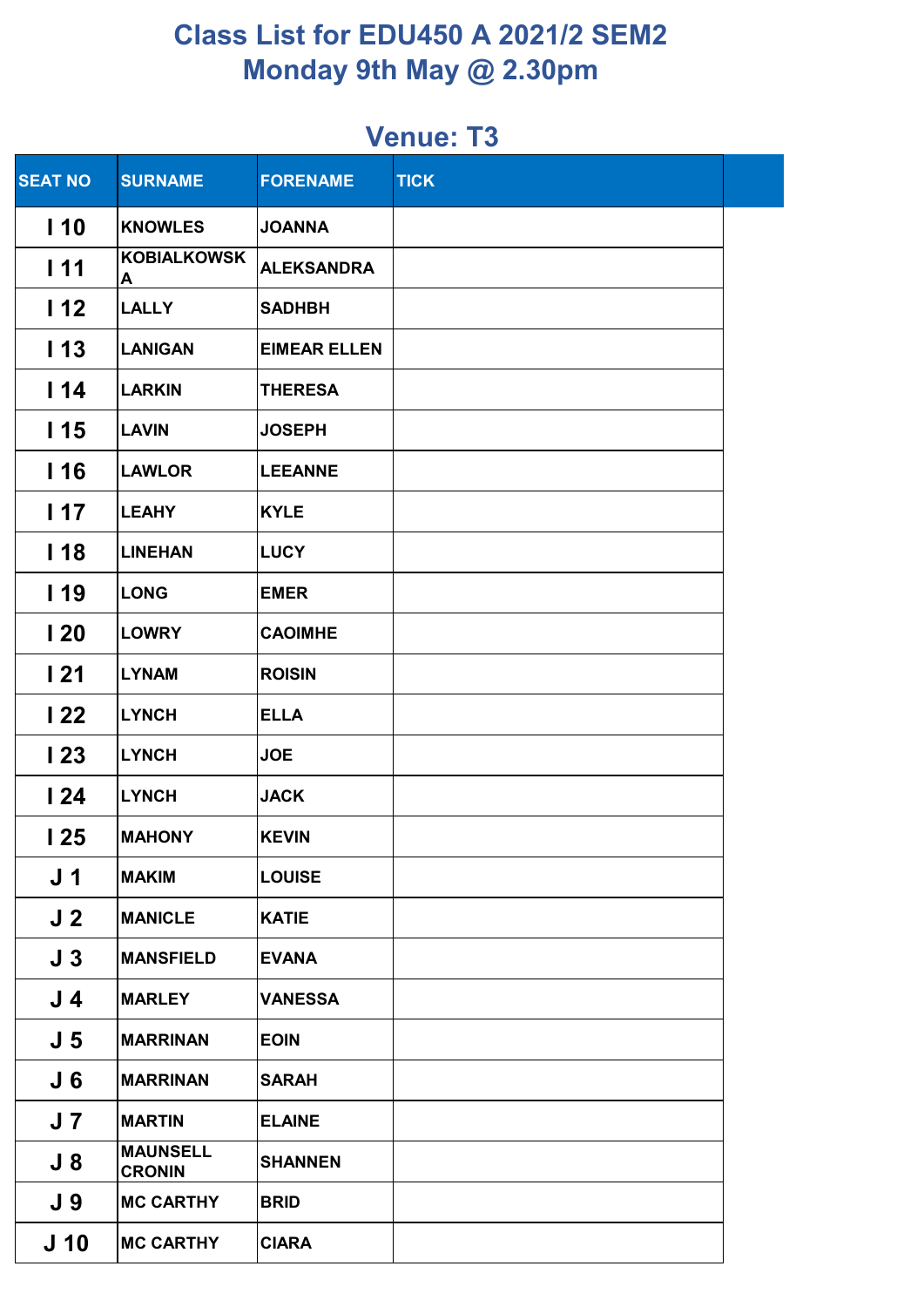| <b>SEAT NO</b>  | <b>SURNAME</b>              | <b>FORENAME</b> | <b>TICK</b> |  |
|-----------------|-----------------------------|-----------------|-------------|--|
| J 11            | <b>MC CARTHY</b>            | <b>CAOIMHE</b>  |             |  |
| J <sub>12</sub> | <b>MC CARTHY</b>            | <b>CORMAC</b>   |             |  |
| J <sub>13</sub> | <b>MC CARTHY</b>            | <b>CLIONA</b>   |             |  |
| J <sub>14</sub> | <b>MC CARTHY</b>            | <b>EMILY</b>    |             |  |
| J 15            | <b>MC CARTHY</b>            | <b>JAMES</b>    |             |  |
| J 16            | <b>MC CARTHY</b>            | <b>KATIE</b>    |             |  |
| J 17            | <b>MC CARTHY</b>            | <b>SARAH</b>    |             |  |
| J <sub>18</sub> | <b>MC DONAGH</b>            | <b>CARRA</b>    |             |  |
| J 19            | <b>MC DONNELL</b>           | <b>ELLIE</b>    |             |  |
| J <sub>20</sub> | <b>MC ELLIGOTT</b>          | <b>KATHLEEN</b> |             |  |
| J <sub>21</sub> | <b>MC ELLIGOTT</b>          | <b>ROISIN</b>   |             |  |
| J <sub>22</sub> | <b>MC GILLICUDDY JANE</b>   |                 |             |  |
| J <sub>23</sub> | <b>MC GILLICUDDY RACHEL</b> |                 |             |  |
| J <sub>24</sub> | <b>MC GLONE</b>             | <b>RACHEL</b>   |             |  |
| J <sub>25</sub> | <b>MC KEON</b>              | <b>NIAMH</b>    |             |  |
| K 1             | <b>MC MAHON</b>             | <b>EDMOND</b>   |             |  |
| K <sub>2</sub>  | <b>MC NAMARA</b>            | <b>LAURA</b>    |             |  |
| K <sub>3</sub>  | <b>MC NULTY</b>             | <b>ORLA</b>     |             |  |
| K4              | <b>MC NULTY</b>             | <b>ROISIN</b>   |             |  |
| K 5             | <b>MC SWEENEY</b>           | <b>MAEVE</b>    |             |  |
| K 6             | <b>MEAGHER</b>              | <b>EIMEAR</b>   |             |  |
| <b>K7</b>       | <b>MEEHAN</b>               | <b>SEAN</b>     |             |  |
| K <sub>8</sub>  | <b>MELLETT</b>              | <b>KIAH</b>     |             |  |
| K9              | <b>MELLETT</b>              | <b>SHANE</b>    |             |  |
| K 10            | <b>MINIHANE</b>             | <b>CAIT</b>     |             |  |
| K 11            | <b>MINOGUE</b>              | <b>RACHEL</b>   |             |  |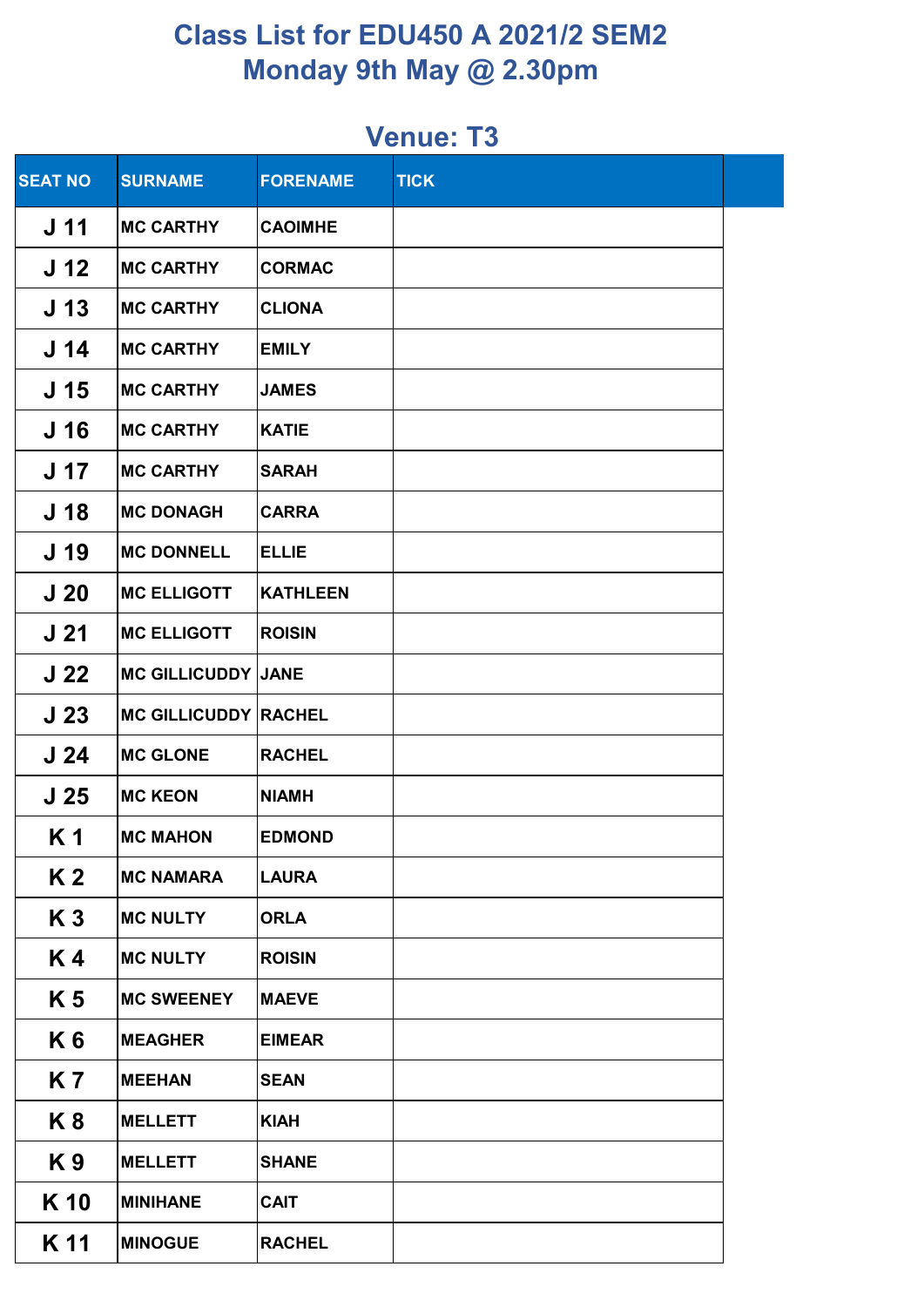| <b>SEAT NO</b>  | <b>SURNAME</b>                 | <b>FORENAME</b> | <b>TICK</b> |  |
|-----------------|--------------------------------|-----------------|-------------|--|
| K 12            | <b>MOCKLER</b>                 | <b>TARA</b>     |             |  |
| K 13            | <b>MOLONEY</b>                 | <b>AINE</b>     |             |  |
| K 14            | <b>MOLONEY</b>                 | <b>GRAINNE</b>  |             |  |
| K 15            | <b>MOLONEY</b>                 | <b>JESSICA</b>  |             |  |
| K 16            | <b>MOLONEY</b>                 | <b>RACHEL</b>   |             |  |
| K 17            | <b>MORAN</b>                   | <b>GILLIAN</b>  |             |  |
| K 18            | <b>MORIARTY</b>                | <b>SHAUNA</b>   |             |  |
| K 19            | <b>MORONEY</b>                 | <b>AOIFE</b>    |             |  |
| K 20            | <b>MORRISSEY</b>               | <b>ZOE</b>      |             |  |
| K 21            | <b>MOTHERWAY</b>               | <b>BARRY</b>    |             |  |
| K 22            | <b>MOYLAN</b>                  | <b>SHAUNA</b>   |             |  |
| K 23            | <b>MULCAHY</b>                 | <b>BRID</b>     |             |  |
| K 24            | <b>MULQUEEN</b>                | <b>CONOR</b>    |             |  |
| K 25            | <b>MURPHY</b>                  | <b>AISLING</b>  |             |  |
| L <sub>1</sub>  | <b>MURPHY</b>                  | <b>CLODAGH</b>  |             |  |
| L <sub>2</sub>  | <b>MURPHY</b>                  | <b>CLAIRE</b>   |             |  |
| $L_3$           | <b>MURPHY</b>                  | <b>CIANA</b>    |             |  |
| L <sub>4</sub>  | <b>MURPHY</b>                  | <b>DANIELLA</b> |             |  |
| L <sub>5</sub>  | <b>MURPHY</b>                  | <b>EVA</b>      |             |  |
| L6              | <b>MURPHY</b>                  | <b>GRACE</b>    |             |  |
| L <sub>7</sub>  | <b>MURPHY</b>                  | <b>JANE</b>     |             |  |
| L8              | <b>MURPHY</b>                  | <b>SIOMHADH</b> |             |  |
| L <sub>9</sub>  | <b>MURPHY</b><br><b>WRIGHT</b> | <b>CIARA</b>    |             |  |
| $L$ 10          | <b>MURRAY</b>                  | <b>GRACE</b>    |             |  |
| L <sub>11</sub> | <b>NESTOR</b><br><b>BEIRNE</b> | <b>AMY</b>      |             |  |
| L <sub>12</sub> | <b>NEWE</b>                    | <b>EMMA</b>     |             |  |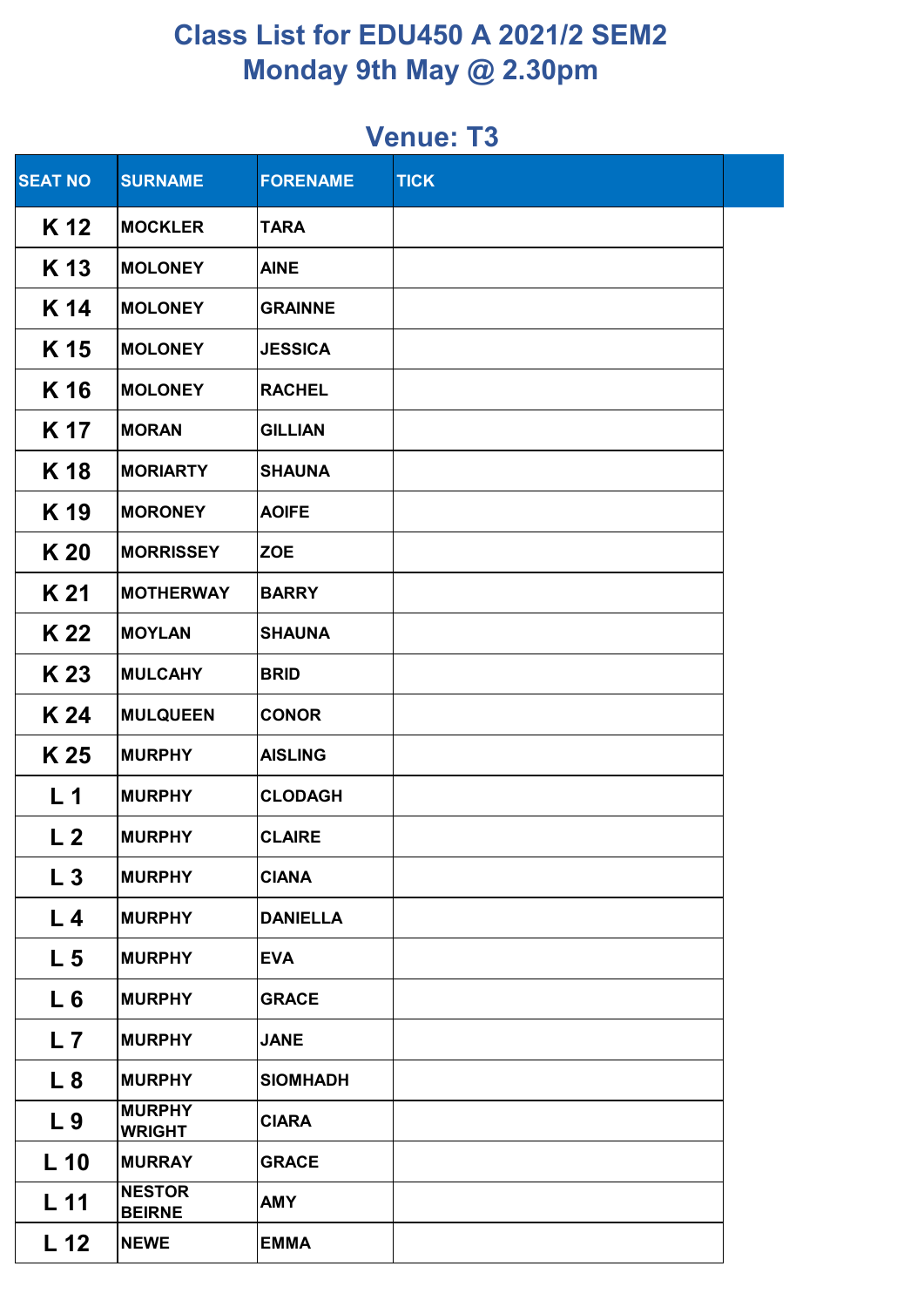| <b>SEAT NO</b>  | <b>SURNAME</b>      | <b>FORENAME</b>      | <b>TICK</b> |  |
|-----------------|---------------------|----------------------|-------------|--|
| L <sub>13</sub> | <b>NI CHADHLA</b>   | <b>DAIRE</b>         |             |  |
| L <sub>14</sub> | <b>NI CHADHLA</b>   | <b>EIMEAR</b>        |             |  |
| L <sub>15</sub> | <b>NI CHATHAIN</b>  | <b>MUIREANN</b>      |             |  |
| L <sub>16</sub> | <b>NI MHAOLAIN</b>  | <b>CLAR</b>          |             |  |
| L 17            | <b>NI NEACHTAIN</b> | <b>EADAOIN</b>       |             |  |
| L <sub>18</sub> | <b>NIC OSCAIR</b>   | <b>NIAMH</b>         |             |  |
| L <sub>19</sub> | <b>NIX</b>          | <b>SARAH</b>         |             |  |
| L <sub>20</sub> | <b>NOLAN</b>        | <b>CIARA</b>         |             |  |
| L <sub>21</sub> | <b>NOLAN ROCHE</b>  | <b>KAYLEIGH</b>      |             |  |
| L <sub>22</sub> | NÍ SHÉ              | <b>LYDIA</b>         |             |  |
| L <sub>23</sub> | <b>O'BRIEN</b>      | <b>CATRIONA</b>      |             |  |
| L <sub>24</sub> | <b>O'BRIEN</b>      | <b>KEEVA</b>         |             |  |
| L <sub>25</sub> | <b>O'BRIEN</b>      | <b>ROISIN</b>        |             |  |
| M 1             | <b>O'CALLAGHAN</b>  | <b>DONAL</b>         |             |  |
| M <sub>2</sub>  | <b>O'CALLAGHAN</b>  | <b>MEADHBH</b>       |             |  |
| <b>M3</b>       | <b>O'CONNELL</b>    | <b>MUIREANN</b>      |             |  |
| M 4             | <b>O'CONNOR</b>     | <b>AOIBHE</b>        |             |  |
| M 5             | <b>O'CONNOR</b>     | <b>ADRIAN</b>        |             |  |
| M 6             | <b>O'CONNOR</b>     | <b>DAVID MICHAEL</b> |             |  |
| M 7             | <b>O'CONNOR</b>     | <b>DAVID BILL</b>    |             |  |
| <b>M8</b>       | <b>O'CONNOR</b>     | <b>JAMIE</b>         |             |  |
| M 9             | <b>O'CONNOR</b>     | <b>JADE</b>          |             |  |
| <b>M</b> 10     | <b>O'CONNOR</b>     | <b>KATE</b>          |             |  |
| M 11            | <b>O'CONNOR</b>     | <b>MOLLY</b>         |             |  |
| M 12            | <b>O'CONNOR</b>     | <b>MARY</b>          |             |  |
| M 13            | <b>O'DOHERTY</b>    | <b>EMER</b>          |             |  |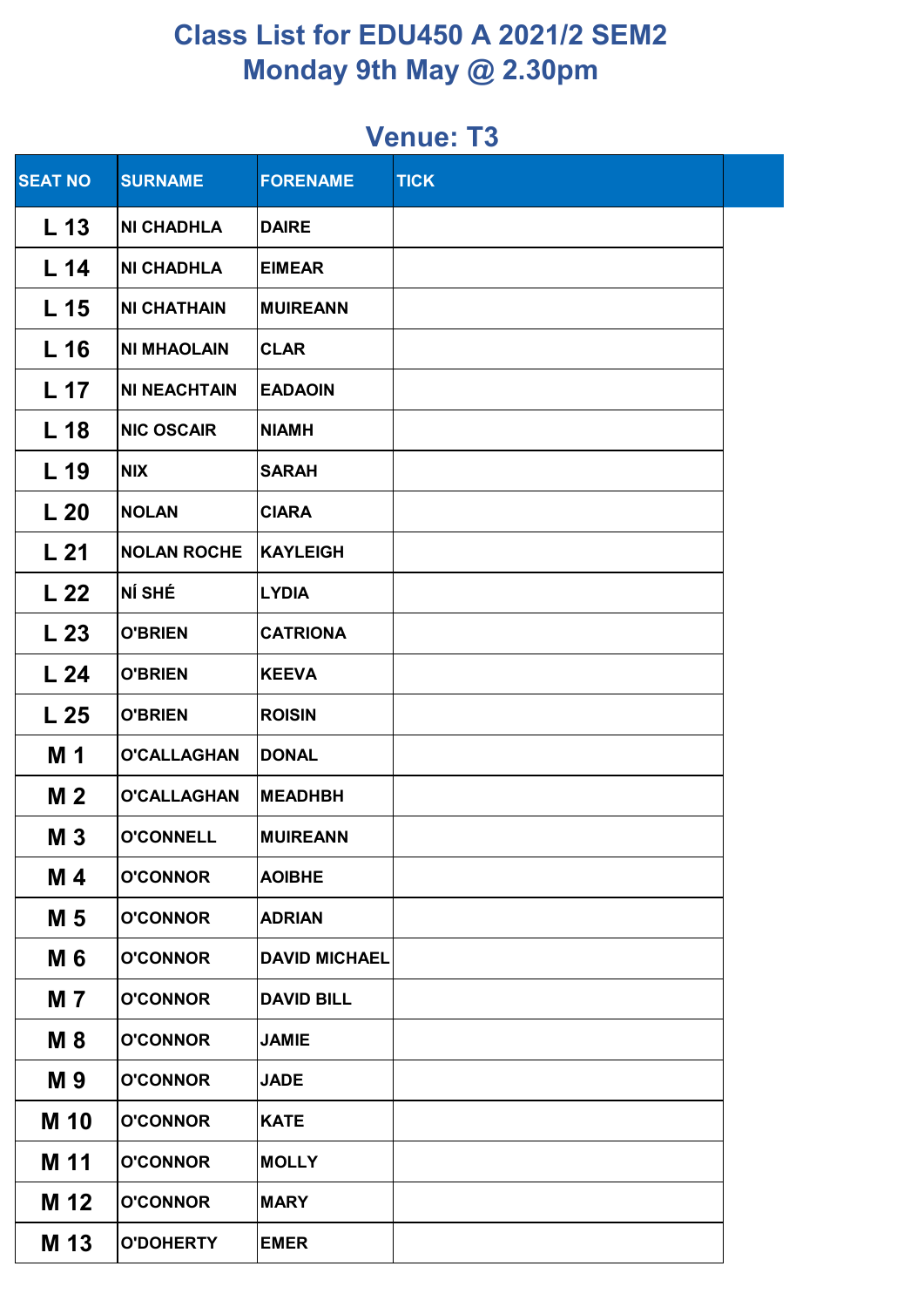| <b>SEAT NO</b> | <b>SURNAME</b>                    | <b>FORENAME</b>    | <b>TICK</b> |  |
|----------------|-----------------------------------|--------------------|-------------|--|
| M 14           | <b>O'DONNELL</b>                  | <b>MARGARET</b>    |             |  |
| M 15           | <b>O'DONNELL</b>                  | <b>RACHEL</b>      |             |  |
| M 16           | <b>O'DONNELL</b>                  | <b>SINÉAD</b>      |             |  |
| M 17           | <b>O'DONOVAN</b>                  | <b>MEABH</b>       |             |  |
| M 18           | <b>O'DONOVAN</b>                  | <b>PATRICK</b>     |             |  |
| M 19           | <b>O'DONOVAN</b>                  | <b>REBEKAH</b>     |             |  |
| <b>M20</b>     | <b>O'DONOVAN</b>                  | <b>ROISIN</b>      |             |  |
| M 21           | <b>O'DRISCOLL</b>                 | <b>GRACE</b>       |             |  |
| M 22           | <b>O'DRISCOLL</b>                 | <b>ROISIN</b>      |             |  |
| M 23           | <b>O'DWYER</b>                    | <b>GERARD</b>      |             |  |
| M 24           | <b>O'DWYER</b>                    | <b>MARY</b>        |             |  |
| M 25           | <b>O'GORMAN</b>                   | <b>DARRAGH</b>     |             |  |
| N <sub>1</sub> | <b>O'GORMAN</b>                   | <b>EIMEAR</b>      |             |  |
| N <sub>2</sub> | <b>O'GRADY</b>                    | <b>JIMMY</b>       |             |  |
| N <sub>3</sub> | <b>O'HAGAN</b>                    | <b>CHRISTOPHER</b> |             |  |
| N <sub>4</sub> | <b>O'HANLON</b>                   | <b>ORLA</b>        |             |  |
| N 5            | <b>O'HARA</b>                     | <b>MEADHBH</b>     |             |  |
| N 6            | <b>O'LEARY</b>                    | <b>COLM</b>        |             |  |
| N 7            | <b>O'LEARY</b>                    | <b>LAURA</b>       |             |  |
| N 8            | <b>O'MAHONY</b>                   | <b>RACHEL</b>      |             |  |
| N 9            | <b>O'MAHONY</b>                   | <b>SALLY</b>       |             |  |
| N 10           | <b>O'MALLEY</b>                   | <b>CIARA</b>       |             |  |
| N 11           | <b>O'MARA</b>                     | <b>KEVIN</b>       |             |  |
| N 12           | <b>O'MEARA</b>                    | <b>MAEVE</b>       |             |  |
| N 13           | <b>O'MUIRCHEART</b><br><b>AIG</b> | <b>EOGHAN</b>      |             |  |
| N 14           | <b>O'NEILL</b>                    | <b>ELIZABETH</b>   |             |  |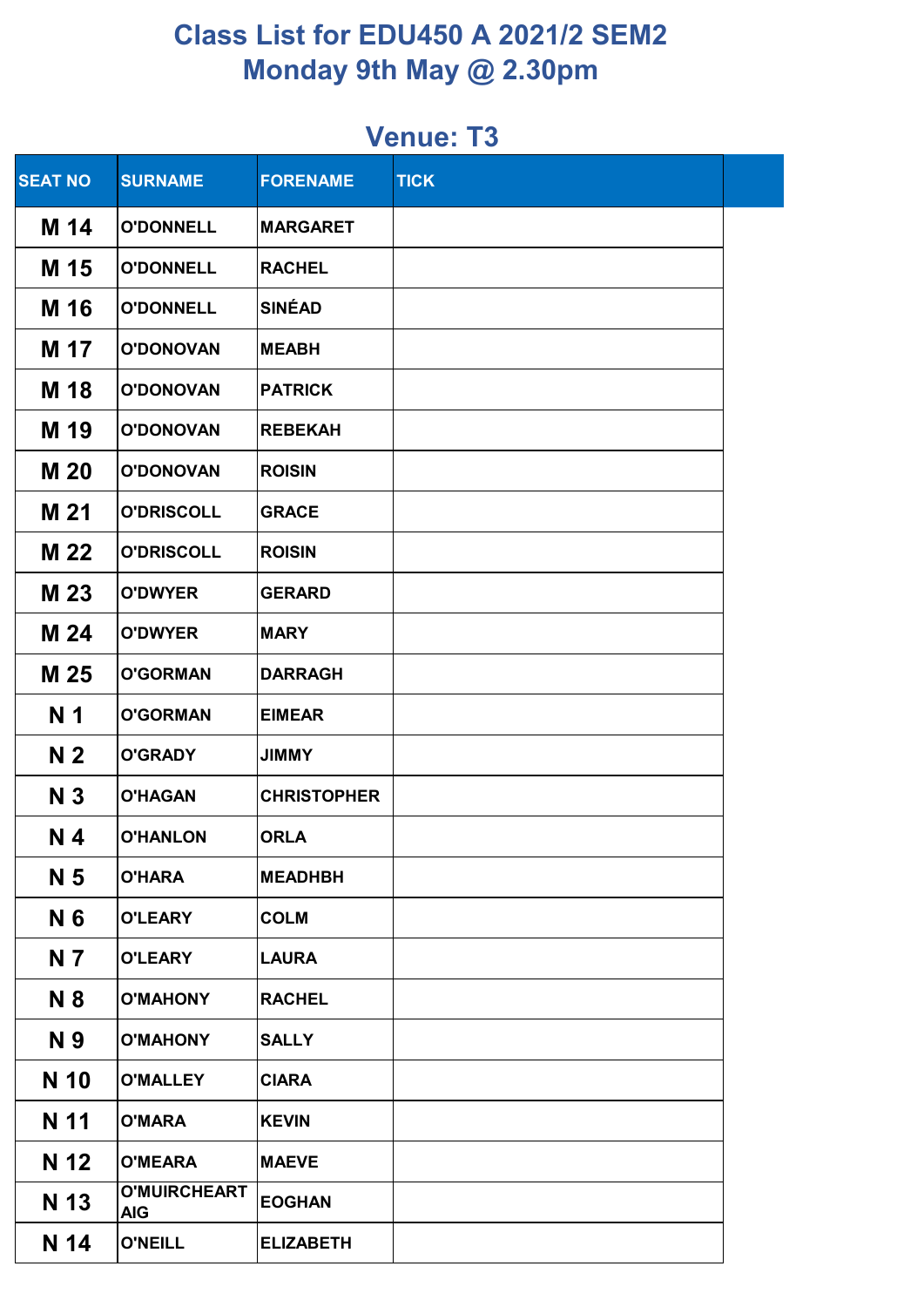| <b>SEAT NO</b>   | <b>SURNAME</b>    | <b>FORENAME</b>  | <b>TICK</b> |  |
|------------------|-------------------|------------------|-------------|--|
| N 15             | <b>O'NEILL</b>    | <b>RACHAEL</b>   |             |  |
| N 16             | <b>O'REGAN</b>    | <b>SOPHIE</b>    |             |  |
| N 17             | <b>O'REILLY</b>   | <b>COLIN</b>     |             |  |
| N 18             | <b>O'REILLY</b>   | <b>SEAN</b>      |             |  |
| N 19             | <b>O'RIORDAN</b>  | <b>EMER</b>      |             |  |
| N 20             | <b>O'RIORDAN</b>  | <b>NIAMH</b>     |             |  |
| N 21             | <b>O'RIORDAN</b>  | <b>ORLA</b>      |             |  |
| N 22             | <b>O'SHEA</b>     | <b>LAURA</b>     |             |  |
| N 23             | <b>O'SHEA</b>     | <b>MARIE</b>     |             |  |
| N 24             | <b>O'SULLIVAN</b> | <b>AMY</b>       |             |  |
| N 25             | <b>O'SULLIVAN</b> | <b>GRACE</b>     |             |  |
| O <sub>1</sub>   | <b>O'SULLIVAN</b> | <b>JAYME</b>     |             |  |
| O <sub>2</sub>   | <b>O'SULLIVAN</b> | <b>KIM</b>       |             |  |
| O <sub>3</sub>   | <b>O'SULLIVAN</b> | <b>MELVA</b>     |             |  |
| $\overline{O}$ 4 | <b>O'SULLIVAN</b> | <b>SINEAD</b>    |             |  |
| O <sub>5</sub>   | <b>ORMOND</b>     | <b>ANDREW</b>    |             |  |
| O <sub>6</sub>   | <b>PALMER</b>     | <b>THOMAS</b>    |             |  |
| <b>O</b> 7       | <b>PERRY</b>      | <b>LIZZIE</b>    |             |  |
| O <sub>8</sub>   | <b>POWER</b>      | <b>LARA</b>      |             |  |
| O <sub>9</sub>   | <b>PURCELL</b>    | <b>CONOR</b>     |             |  |
| $O$ 10           | <b>PURCELL</b>    | <b>JADE</b>      |             |  |
| O <sub>11</sub>  | <b>PURCELL</b>    | <b>SARAHJANE</b> |             |  |
| O 12             | <b>QUINN</b>      | <b>LARA</b>      |             |  |
| O 13             | <b>QUIRKE</b>     | <b>EMMA</b>      |             |  |
| O <sub>14</sub>  | <b>REGAN</b>      | <b>NIAMH</b>     |             |  |
| O <sub>15</sub>  | <b>REIDY</b>      | <b>EILISH</b>    |             |  |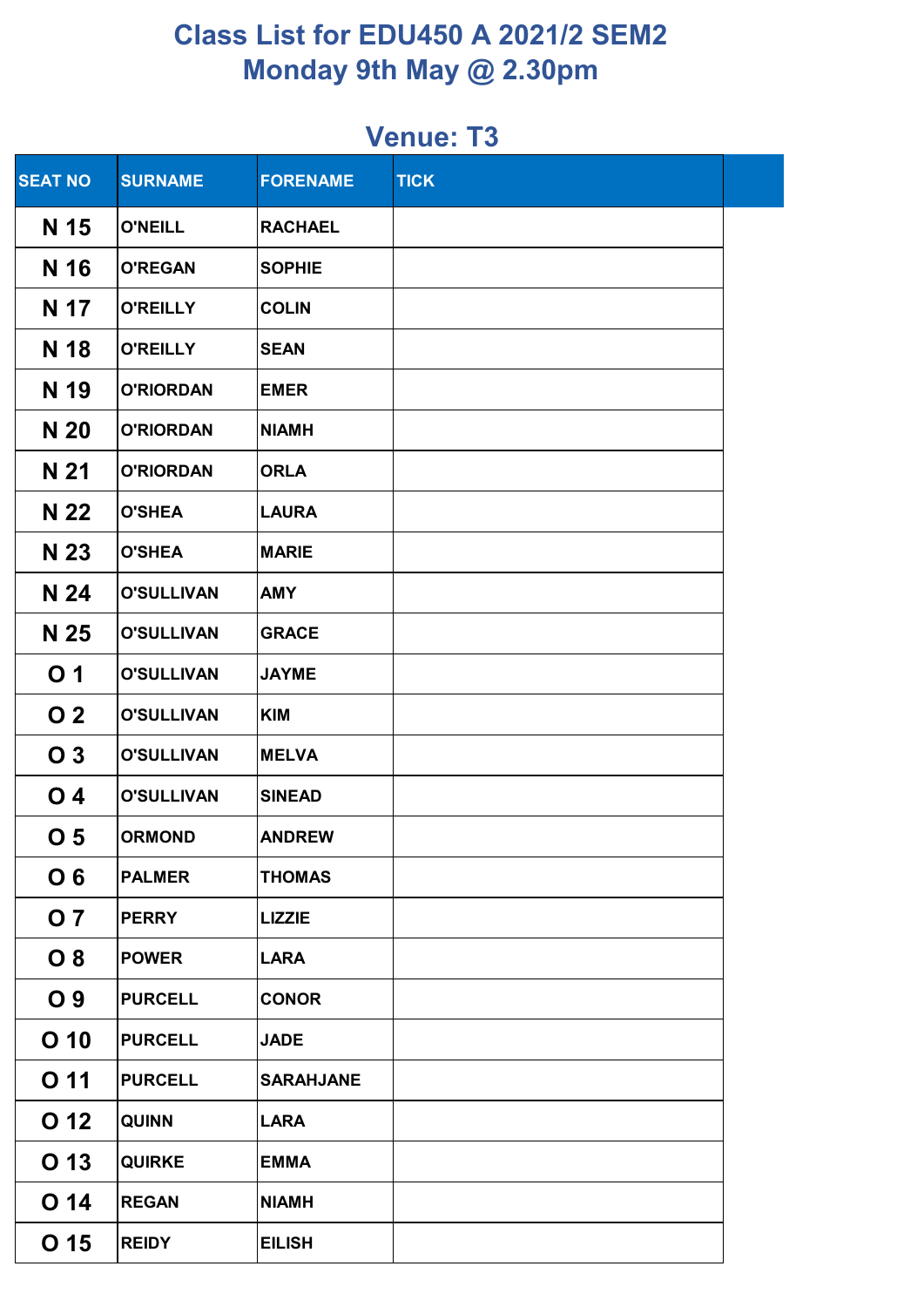| <b>SEAT NO</b>  | <b>SURNAME</b>      | <b>FORENAME</b>      | <b>TICK</b> |  |
|-----------------|---------------------|----------------------|-------------|--|
| O 16            | <b>REILLY</b>       | <b>CLAIRE</b>        |             |  |
| O 17            | <b>REILLY</b>       | <b>EMER</b>          |             |  |
| O 18            | <b>RING</b>         | <b>KATIE</b>         |             |  |
| O 19            | <b>ROGERS</b>       | <b>CLODAGH</b>       |             |  |
| O <sub>20</sub> | <b>ROSS</b>         | <b>JOANNA</b>        |             |  |
| O <sub>21</sub> | <b>ROUINE</b>       | <b>CILLIAN</b>       |             |  |
| O 22            | <b>RYAN</b>         | <b>AISHLING</b>      |             |  |
| O 23            | <b>RYAN</b>         | <b>CIARAN</b>        |             |  |
| O <sub>24</sub> | <b>RYAN</b>         | <b>CIARA BRIDGET</b> |             |  |
| P <sub>1</sub>  | <b>RYAN</b>         | <b>CLAIRE</b>        |             |  |
| P <sub>2</sub>  | <b>RYAN</b>         | <b>DEARBHLA</b>      |             |  |
| P <sub>3</sub>  | <b>RYAN</b>         | <b>JACK</b>          |             |  |
| <b>P4</b>       | <b>RYAN</b>         | <b>MAEVE</b>         |             |  |
| P <sub>5</sub>  | <b>RYAN</b>         | <b>OISIN</b>         |             |  |
| P 6             | <b>RYAN</b>         | <b>SHANE</b>         |             |  |
| <b>P</b> 7      | <b>RYAN HOFLER</b>  | <b>KELLY</b>         |             |  |
| P <sub>8</sub>  | <b>RYAN PURCELL</b> | <b>MARK</b>          |             |  |
| P 9             | <b>RYLE</b>         | <b>AISLING</b>       |             |  |
| P 10            | <b>SCALLON</b>      | <b>SINEAD</b>        |             |  |
| P 11            | <b>SCOLLAN</b>      | <b>SHANE</b>         |             |  |
| P 12            | <b>SEXTON</b>       | <b>GRAINNE</b>       |             |  |
| P 13            | <b>SHAKESHAFT</b>   | <b>JACK</b>          |             |  |
| P 14            | <b>SHANAHAN</b>     | <b>MARK PATRICK</b>  |             |  |
| P 15            | <b>SHANNON</b>      | <b>AOIFE</b>         |             |  |
| P 16            | <b>SHANNON</b>      | <b>NIAMH</b>         |             |  |
| P 17            | <b>SHEEHAN</b>      | <b>AOIBHEANN</b>     |             |  |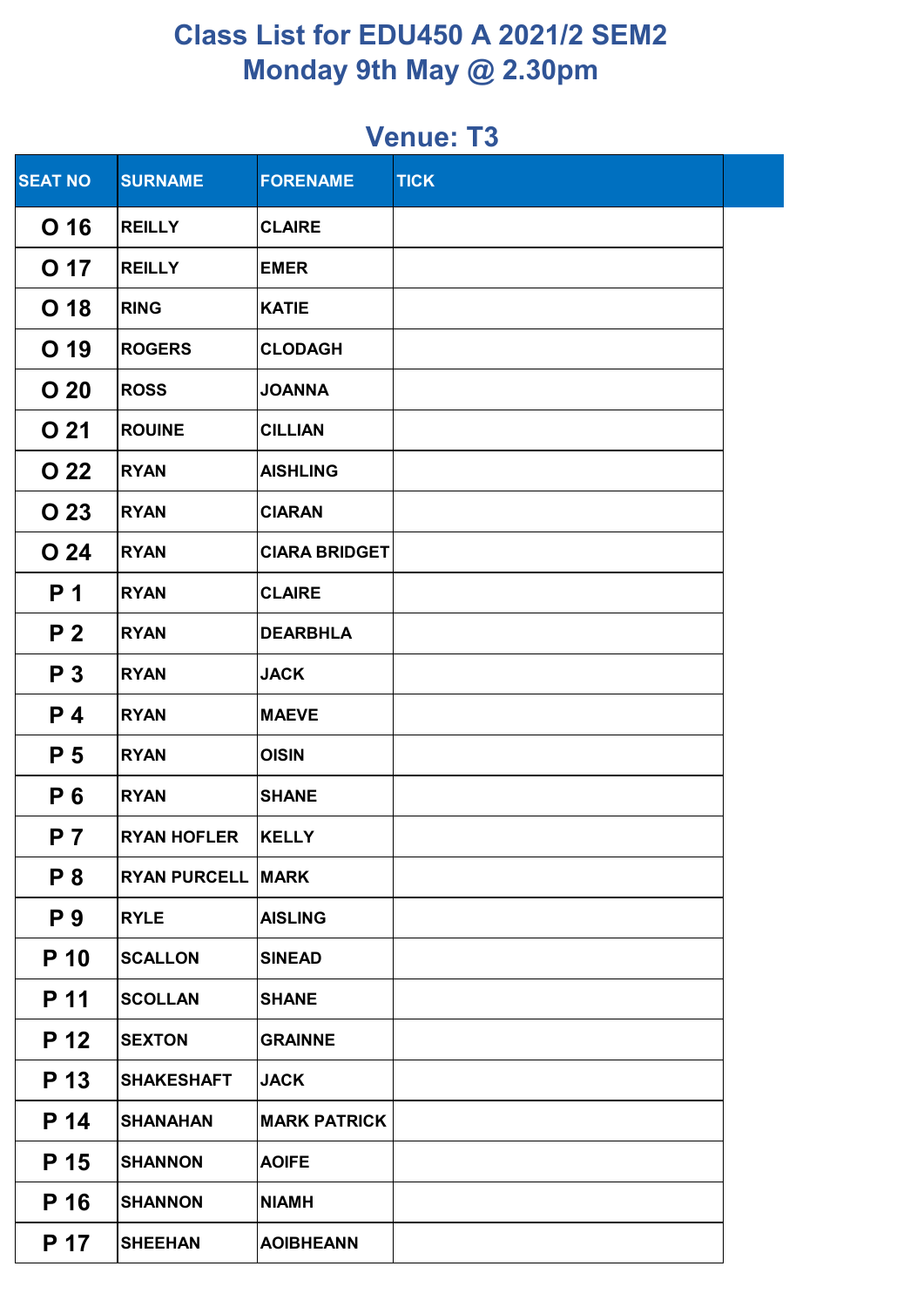| <b>SEAT NO</b> | <b>SURNAME</b>      | <b>FORENAME</b> | <b>TICK</b> |  |
|----------------|---------------------|-----------------|-------------|--|
| P 18           | <b>SHEEHAN</b>      | <b>CIARA</b>    |             |  |
| P 19           | <b>SHEEHAN</b>      | <b>LAURA</b>    |             |  |
| P 20           | <b>SHEEHAN</b>      | <b>ROBYN</b>    |             |  |
| P 21           | <b>SHEEHY</b>       | <b>AOIFE</b>    |             |  |
| P 22           | <b>SHELTON</b>      | <b>YVONNE</b>   |             |  |
| P 23           | <b>SHINE</b>        | <b>CIARA</b>    |             |  |
| P 24           | <b>SHORTEN</b>      | <b>ERIKA</b>    |             |  |
| Q <sub>1</sub> | <b>SLATTERY</b>     | <b>ERIN</b>     |             |  |
| Q <sub>2</sub> | <b>SMITH</b>        | <b>EMMA</b>     |             |  |
| Q <sub>3</sub> | <b>STACK</b>        | <b>KATE</b>     |             |  |
| $Q_4$          | <b>STAFFORD</b>     | <b>LAURA</b>    |             |  |
| Q <sub>5</sub> | <b>STANLEY</b>      | <b>CIARA</b>    |             |  |
| Q <sub>6</sub> | <b>STOKES</b>       | <b>MARK</b>     |             |  |
| Q <sub>7</sub> | <b>SUFFIN</b>       | <b>CORMAC</b>   |             |  |
| Q <sub>8</sub> | <b>TALTY</b>        | <b>SUSIE</b>    |             |  |
| Q <sub>9</sub> | <b>TANGNEY</b>      | <b>CHLOE</b>    |             |  |
| Q 10           | <b>TARRANT</b>      | <b>SHANE</b>    |             |  |
| Q 11           | <b>TEAHAN</b>       | <b>CAOIMHE</b>  |             |  |
| Q 12           | <b>TIMMONS</b>      | <b>CILLIAN</b>  |             |  |
| Q 13           | <b>TOBIN</b>        | <b>CAROLINE</b> |             |  |
| Q 14           | <b>TREACY</b>       | <b>LINDA</b>    |             |  |
| Q 15           | <b>TREACY</b>       | <b>SHAUNA</b>   |             |  |
| Q 16           | <b>VAN RIJSWIJK</b> | <b>LAURA</b>    |             |  |
| Q 17           | <b>VEALE</b>        | <b>EILEEN</b>   |             |  |
| Q 18           | <b>VERLING</b>      | <b>JULIE</b>    |             |  |
| Q 19           | <b>WAGNER</b>       | <b>ROWAN</b>    |             |  |